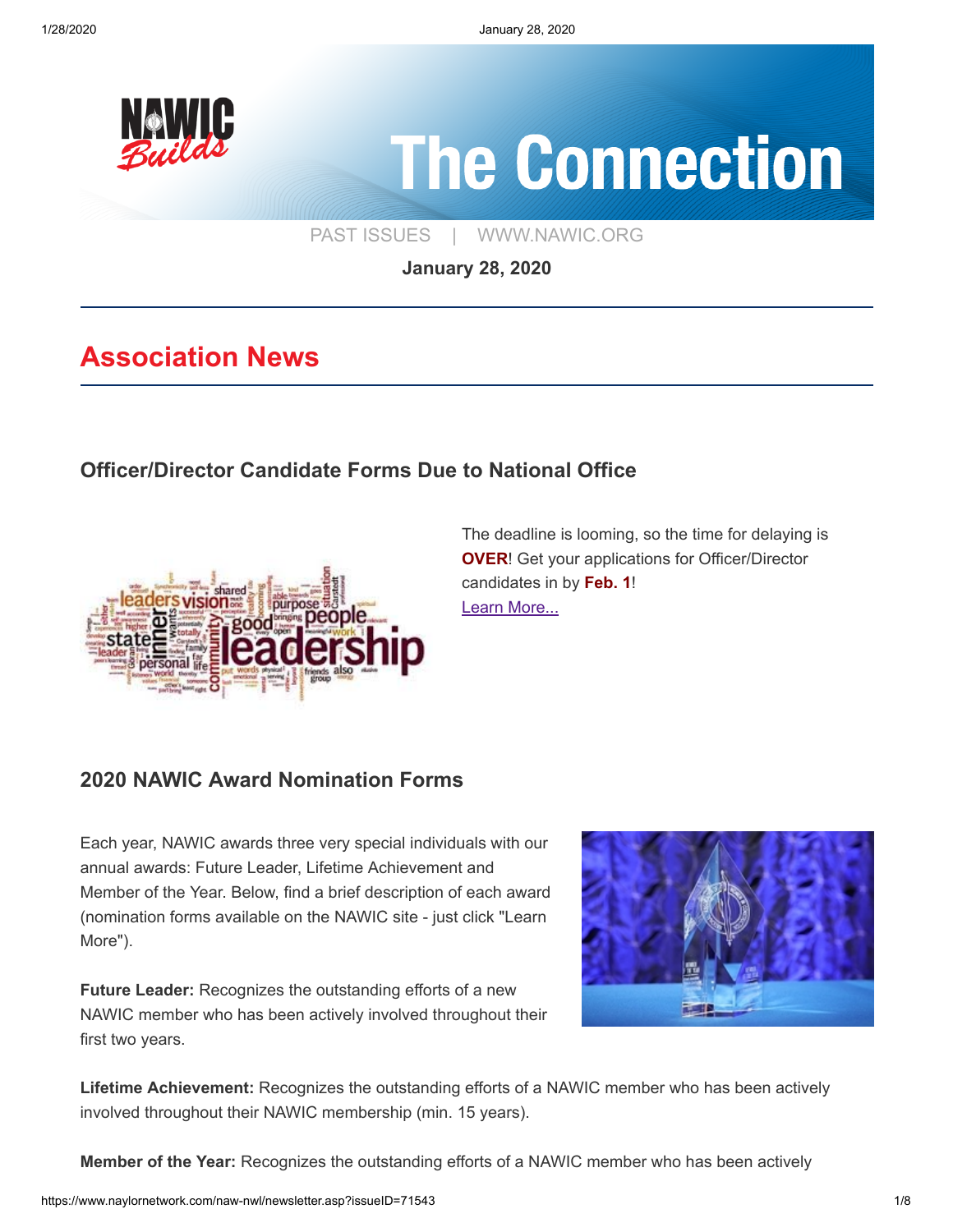involved October 2018 — September 2019.

The recipient of each award will be *recognized at our Annual Conference in August.* **Deadline for submissions: June 1.** [Learn More...](https://www.nawic.org/nawic/Awards.asp)

#### **[Call for Photos and Submissions](https://www.naylornetwork.com/naw-nwl/articles/index.asp?aid=599379&issueID=71543)**



#### **[Member Spotlight: Mary Becker](https://www.naylornetwork.com/naw-nwl/pdf/Rochester_Project_Manager_Mary_Becker_named_MVP_of_her_IPM_class.pdf)**



Congratulations to Mary Becker of Southeast Minnesota, Chapter 346 for being voted MVP by her Institute for Project Management Class! [Learn More...](https://www.naylornetwork.com/naw-nwl/pdf/Rochester_Project_Manager_Mary_Becker_named_MVP_of_her_IPM_class.pdf)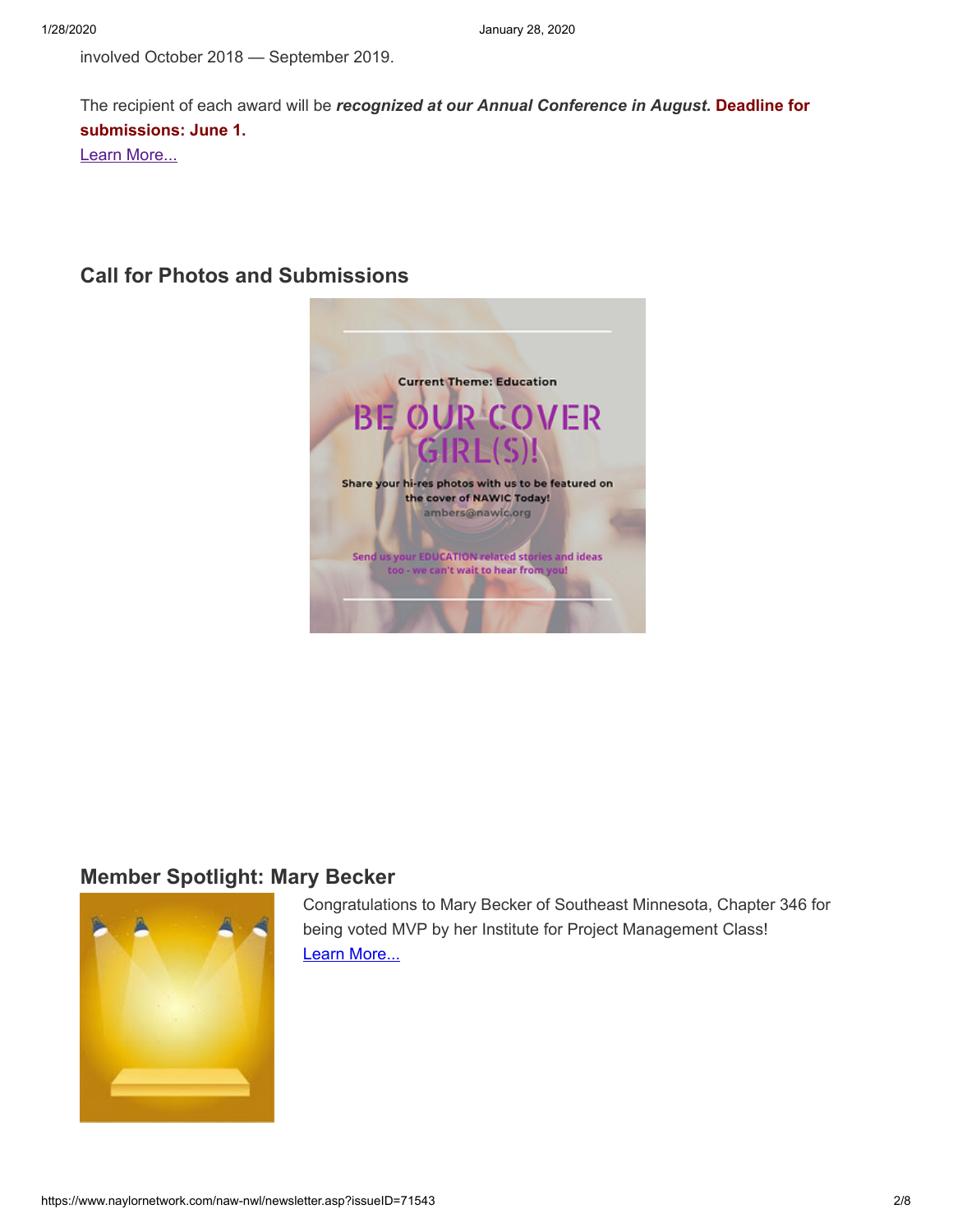#### **[2020 NAWIC Safety Excellence Award](https://www.naylornetwork.com/naw-nwl/www.nawic.org/nawic/Safety__Health_Awareness.asp)**

NAWIC's Safety & Health Awareness Committee is pleased to offer the Safety Excellence Award to distinguish NAWIC member companies who recognize safety as a corporate value and commitment. These companies have implemented excellent safety and health programs and innovative solutions for creating strong safety cultures within their organizations. The means of achieving this include owner/upper management commitment, proactive safety and health programs, consistent enforcement policies, employee training, management committee initiatives, and program implementation creativity/innovation.



#### **Applications are due April 30!**

[Learn More...](https://www.naylornetwork.com/naw-nwl/www.nawic.org/nawic/Safety__Health_Awareness.asp)



#### **[NAWIC Membership & Marketing Video Contest](https://www.naylornetwork.com/naw-nwl/articles/index.asp?aid=599551&issueID=71543)**

## **Education / Training**

#### **[NAWIC/ABACLG Joint Webinar](https://www.naylornetwork.com/naw-nwl/pdf/ABA.pdf)**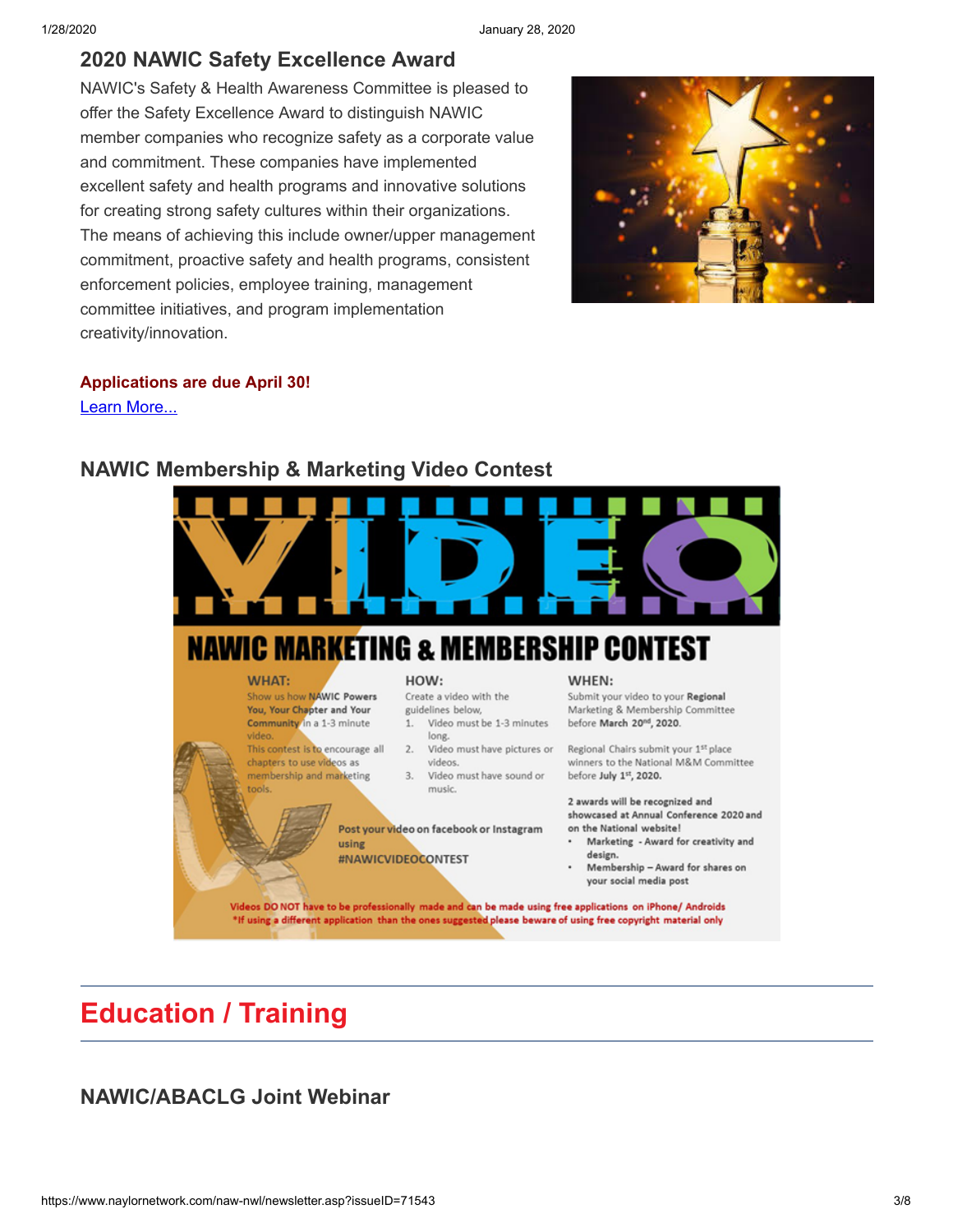

NAWIC and the American Bar Association Construction Law Group have joined together to provide a an exciting educational webinar with CLE credits!

This webinar - the topic of which is Enforcement and Exceptions to Limiation of Liability Clauses - will be cofacilitated by **NAWIC's very own Elizabeth Rosado and Monica Freeman.**

Read on for more details on this opportunity, offered **Feb. 27, 1 - 2:30 p.m. ET.** [Learn More...](https://www.naylornetwork.com/naw-nwl/pdf/ABA.pdf)

#### **[Upcoming Webinars!](https://www.naylornetwork.com/naw-nwl/articles/index.asp?aid=599409&issueID=71543)**



Here's an updated Save the Date for our webinars for the remainder of January, February, and even our first webinar of March!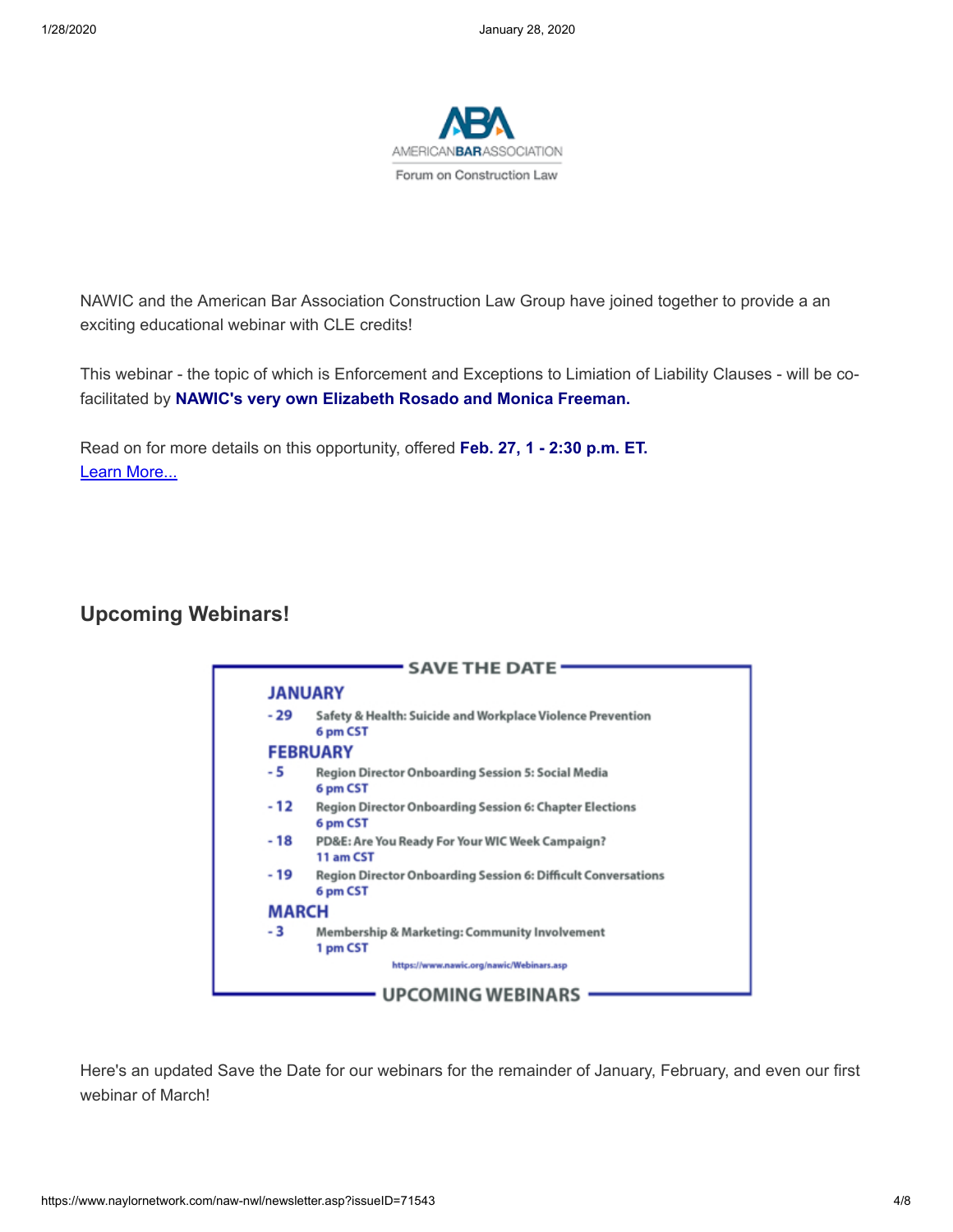## **NAWIC Benefits Spotlight**

#### **[Introducing NEW Partner, Xena Workwear!](https://www.naylornetwork.com/naw-nwl/articles/index.asp?aid=599342&issueID=71543)**



We are excited to announce a new partnership with the amazing Xena Workwear for Women! Xena has generously offered both a discount for NAWIC members AND a per purchase donation for our organization!

Read on for more information about Xena and details about the discount and donations! [Learn More...](https://www.naylornetwork.com/naw-nwl/articles/index.asp?aid=599342&issueID=71543)

#### **[EDiS Company Celebrates Women in Construction: An Interview with DJ Lowe](https://www.ediscompany.com/blog/wic-2019-interview-lowe/)**

An interview with Document Coordinator for EDis Company, DJ Lowe, about her experiences and insights from her time on the job. What have we learned, where do we see the construction industry heading, how can we empower and encourage more young women to enter this world of exciting opportunity? [Learn More...](https://www.ediscompany.com/blog/wic-2019-interview-lowe/)

#### **[A 9-Step Approach to Investing in Cost-Reducing Technologies](https://www.conexpoconagg.com/news/a-9-step-approach-to-investing-in-costreducing-tec/)**



Finding ways to lower costs remains a constant struggle within the construction industry. An effective way to accomplish this is through the application of new technologies. [Learn More...](https://www.conexpoconagg.com/news/a-9-step-approach-to-investing-in-costreducing-tec/)

#### **[Heavy Equipment Operator Instructor Has Construction in Her DNA](https://www.conexpoconagg.com/news/heavy-equipment-operator-instructor-has-constructi/)**

When Dawson Vanderwiele walks into a heavy equipment operator training class in Baker Technical Institute in Baker City, Oregon, not many students suspect that she's the instructor.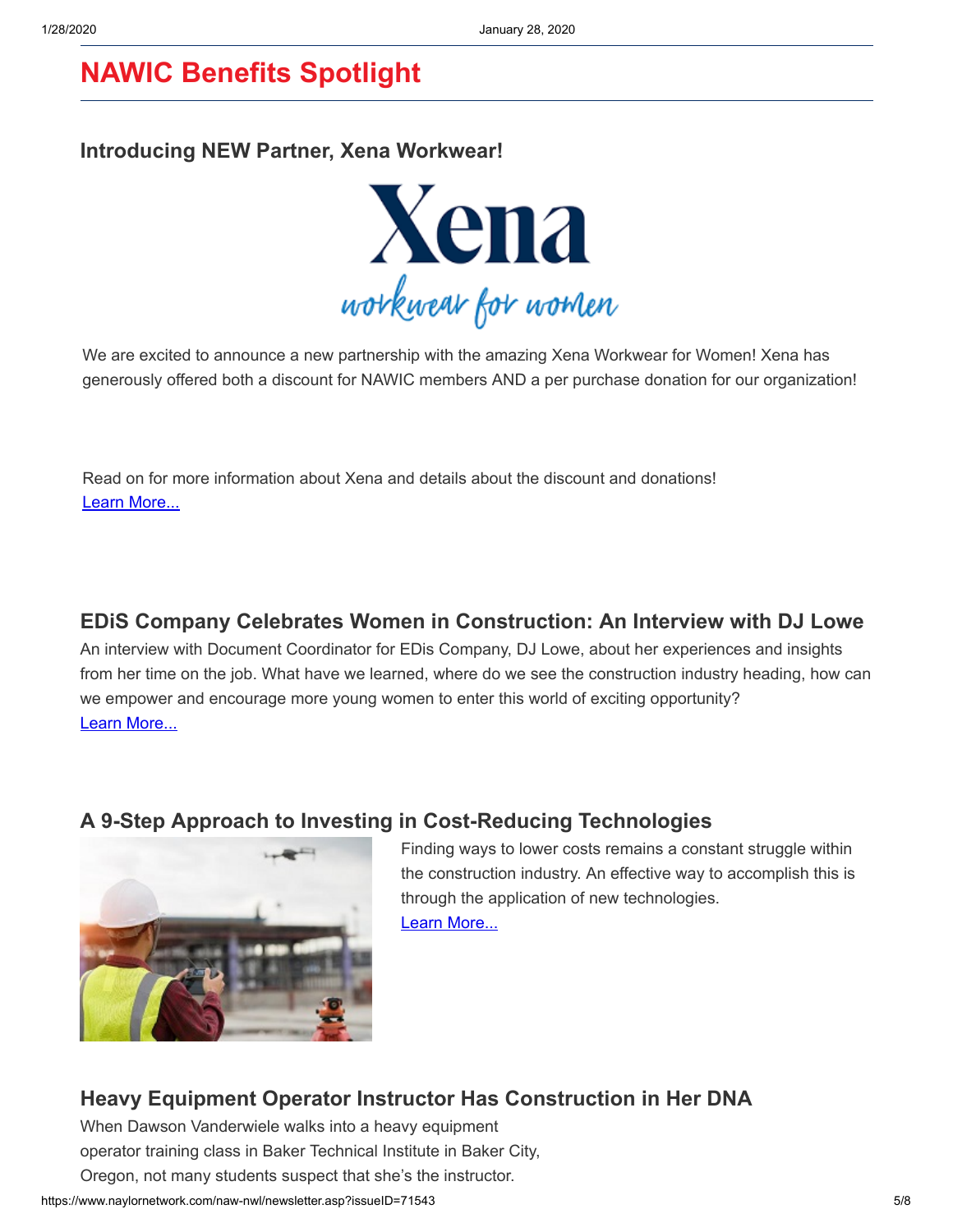#### 1/28/2020 January 28, 2020

After all, construction is still a male-dominated industry and at 19, Dawson is younger than many of the students in the classroom. But that hasn't stopped Vanderwiele from teaching what she knows well – how to operate heavy equipment. [Learn More...](https://www.conexpoconagg.com/news/heavy-equipment-operator-instructor-has-constructi/)



#### **[5 Ways Construction Will Evolve in 2020](https://www.constructiondive.com/news/top-trends-5-ways-construction-will-evolve-in-2020/569472/)**

Though the nation's second-largest industry seems like it doesn't change much, there are myriad, nuanced forces that shape the way contractors do business and build structures — and Construction Dive is spotting some of these dynamics one story at a time. Here are the top trends to expect in 2020. [Learn More...](https://www.constructiondive.com/news/top-trends-5-ways-construction-will-evolve-in-2020/569472/)

## **Calendar**

**29**

Jan 2020

#### **[Safety & Health Committee Webinar: Suicide and](https://www.nawic.org/nawic/Webinars.asp) Workplace Violence Prevention**

A presentation on how suicide and workplace violence impact the construction industry.

Presenter: Kathi Dobson

Time: 6 PM CST [Learn More...](https://www.nawic.org/nawic/Webinars.asp)

**1** Feb 2020

**[Officer/Director Candidate Forms Due to National Office](https://www.nawic.org/NewsBot.asp?MODE=VIEW&ID=379)** [Learn More...](https://www.nawic.org/NewsBot.asp?MODE=VIEW&ID=379)

**5** Feb 2020

#### **[Region Director Onboarding Webinar: Session 5: Social](https://www.naylornetwork.com/naw-nwl/pdf/Region_Director_Onboarding_Feb_5.pdf) Media**

Learn tips, tricks, and best practices for utilizing various social media platforms to communicate with your region.

Presenters: Jennifer Sproul, LEED AP, Northeast Region Director; Jodi Wiemerslage, Midwest Region Director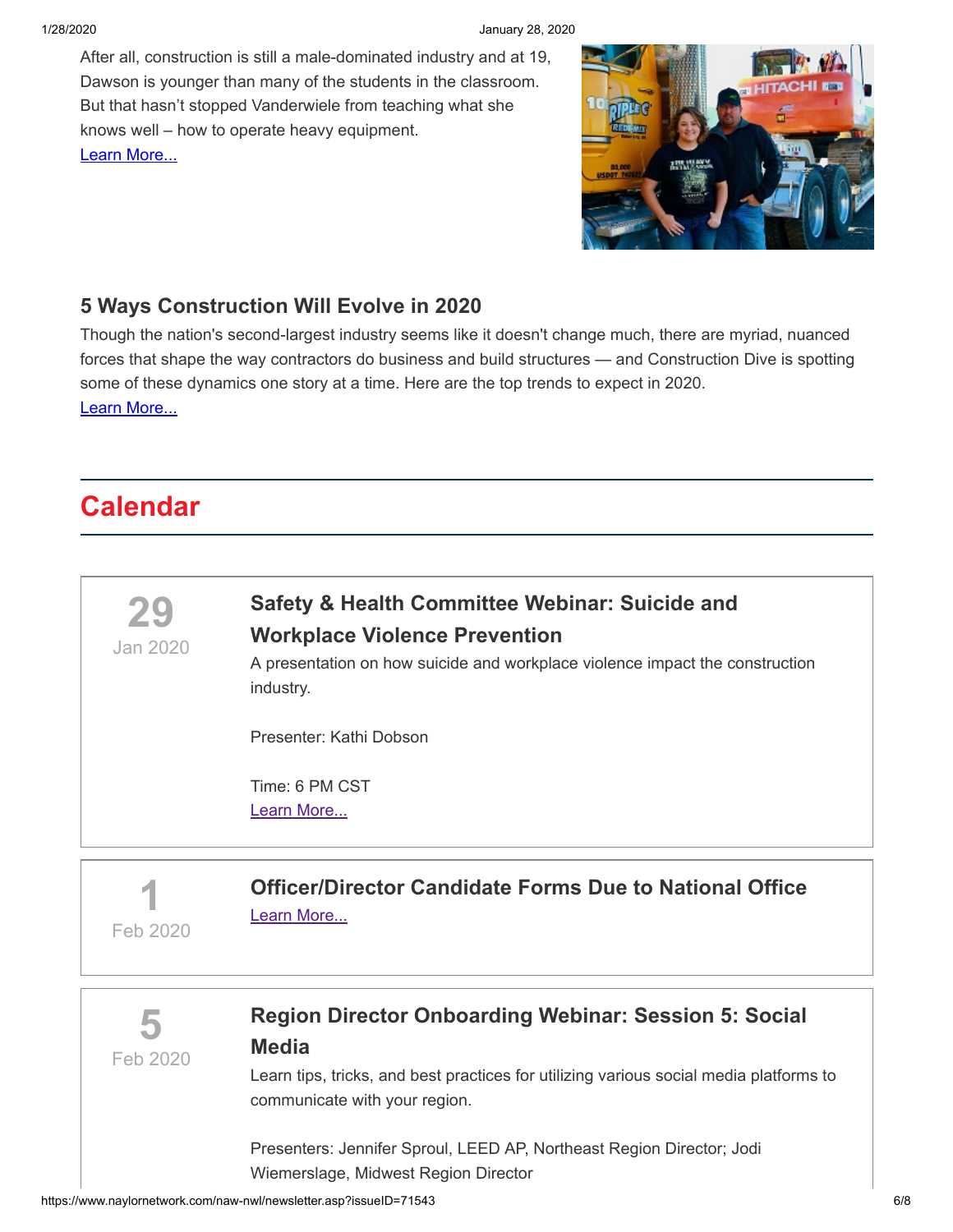1/28/2020 January 28, 2020

6 PM CST [Learn More...](https://www.naylornetwork.com/naw-nwl/pdf/Region_Director_Onboarding_Feb_5.pdf)

### **[Region Director Onboarding Webinar: Session 6: Chapter](https://www.naylornetwork.com/naw-nwl/pdf/Region_Director_Onboarding_Feb_12.pdf) Elections**

Role, responsibilities, and process of Chapter Elections. This webinar will also cover how to handle different scenarios when vacant elected position(s) occur.

Presenters: Robin Fulton-Meyer, CBT, CIT, Past National President (PNP); Deb Lesar, NAWIC Parliamentarian, PNP

6 PM CST [Learn More...](https://www.naylornetwork.com/naw-nwl/pdf/Region_Director_Onboarding_Feb_12.pdf)



**12**

Feb 2020

## **[PD&E Webinar: Are You Ready For Your WIC Week](https://www.nawic.org/nawic/Webinars.asp) Campaign?**

Speaker: Samantha Hedgepath

11 am CST [Learn More...](https://www.nawic.org/nawic/Webinars.asp)



#### **[Region Director Onboarding Webinar: Session 7: Difficult](https://www.nawic.org/nawic/Webinars.asp) Conversations**

What do you do when you've got a serious problem with another person that is affecting the common good? The idea of having a confrontation or an intervention can bring high levels of anxiety and dread - so much so that the much-needed conversation may never happen at all allowing bad behavior to continue. Learn how to handle these crucial conversations without high emotion or walk outs ensuring that all involved will experience positive outcomes.

Presenter: Angela Highland

Time: 6 PM CST [Learn More...](https://www.nawic.org/nawic/Webinars.asp)



#### **[Membership & Marketing Webinar: Community](https://www.nawic.org/nawic/Webinars.asp) Involvement** 1 pm CST

[Learn More...](https://www.nawic.org/nawic/Webinars.asp)